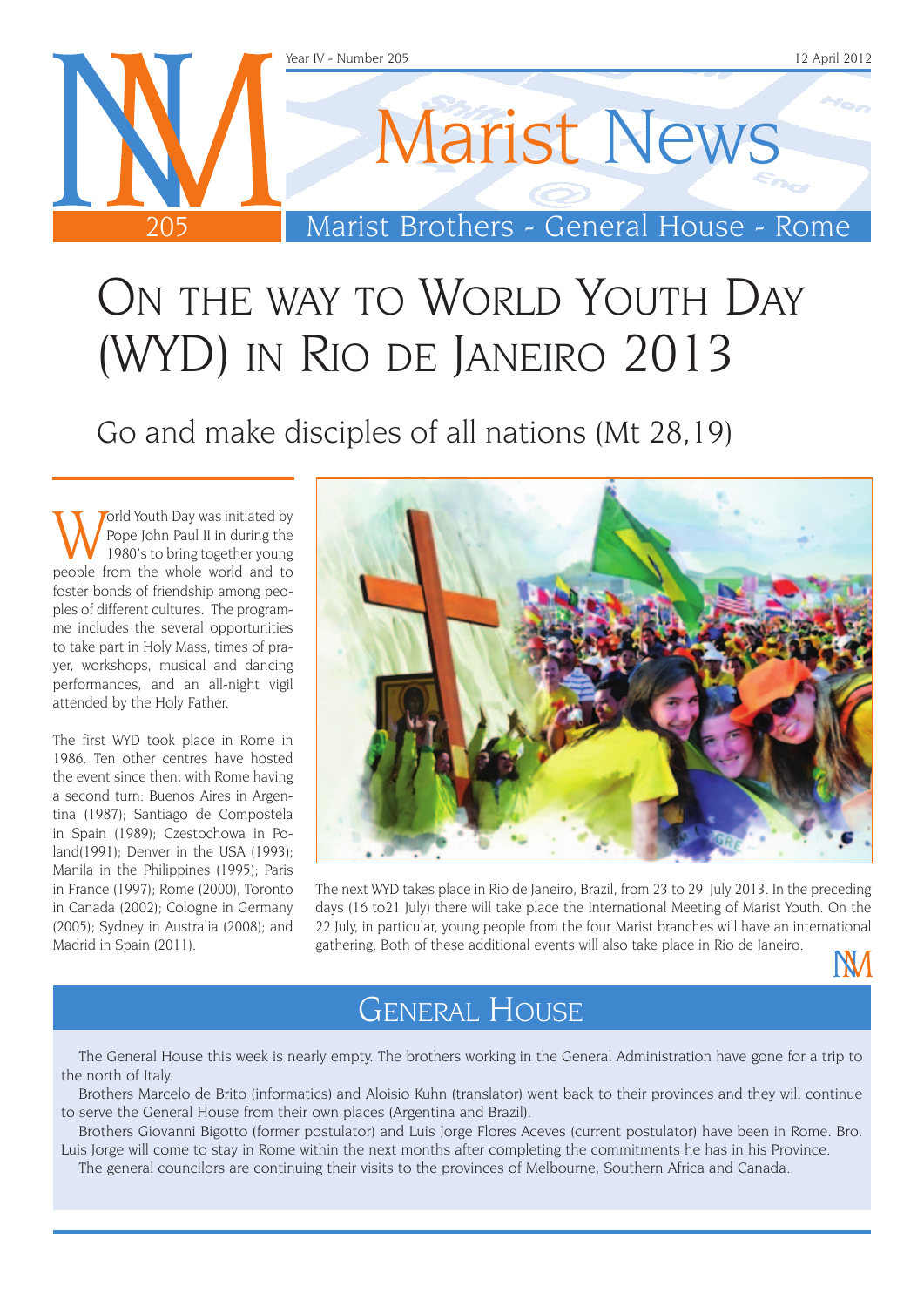# Marist Youth Ministry

### Mexico: National Assembly of the 'New Marist City'

From 9 to 11 March, the « Instituto Queretano San Javier » hosted the National Assembly of the 'New Marist City' for senior secondary students. In an atmosphere of joy, openness and enthusiasm, close to 300 young people rom 9 to 11 March, the « Instituto Queretano San Javier » hosted the National Assembly of the 'New Marist City' for senior secondary students. In an atmosphere of from many school establishments (Instituto Hildalguense, Instituto México de Toluca, Colegio Manuel Concha, Colegio Pedro Martínez Vázquez, Instituto Queretano, Instituto Morelos, Colegio Jacona, Instituto Potosino) and youth from the 'Centro Universitario México' came together to

live a week-end under the slogan « ConVocación Marista »  $(=>$  With the Marist vocation).

A sports competition took place in the Marcellin Champagnat stadium, promoting values such as personal responsibility, open and sincere communication, setting new goals and participation, important elements for the harmonious development of secondary students.

Group sharing about life challenges and contact with different social situations allowed the youth to encounter a Jesus of solidarity,

through the smile of an infant, the face and experience of an old man and the testimony of those who make an apostolate of catechesis.

In the afternoon, the Marist spirit spread through the streets of this beautiful city ; the flags flying and the singing attracted people's attention, inviting them to take part in the activities of the rally with a smile, an embrace, or a gesture of encouragement and to share the hope for a better world.

This year, the society of Querétano was invited to participate in the « wall of Marist expression », with ideas about ecology, children's rights, and peace in Mexico. This was a unique experience in which the adults invited the youth to take part in the struggle to protect the world, respect the dignity of the voiceless and dream of a Mexico soon living in peace.

At the end of the Assembly, mention was made of the teamwork of parents who had lovingly prepared the meals, as well as the efforts of the local co-ordinators completing their period of collaboration.

From 15 to 18 March the National Camp of Friends on March under the device: « Mexico, a land which builds a common project ». It highlighted the work of esteemed Mexicans distinguished for service and love of country: Francisco



I. Madero, Frida Khalo, Lorena Ochoa, Octavio Paz, José Ma. Morelos, Mario Molina, Javier Sicilia, Samuel Ruiz, Lázaro Cárdenas, José Alfredo Jiménez, María Gutiérrez and José Vasconcelos

Through games and rallies, we reflected on the value of the homeland and the importance of recognizing what it has given

us. The participants were able to identify with the history of the country, its culture, traditions, language and values, placing the accent on sensitivity to the country's actual situation.

This camp allowed remaining in direct contact with nature and, at the same time, discovery and reflection on what each needs to do to protect and preserve it.

Several school establishments, including « Instituto Sahuayense, Colegio Jacona, Instituto México de Toluca, Colegio Pedro Martínez Vázquez and Instituto Hidalguense » had the opportunity to live a weekend experience in which brothers and laity, parents, students and former students shared the joy of forming a single family.

A week-end for sharing, getting to know and become engaged vis-à-vis oneself and those around one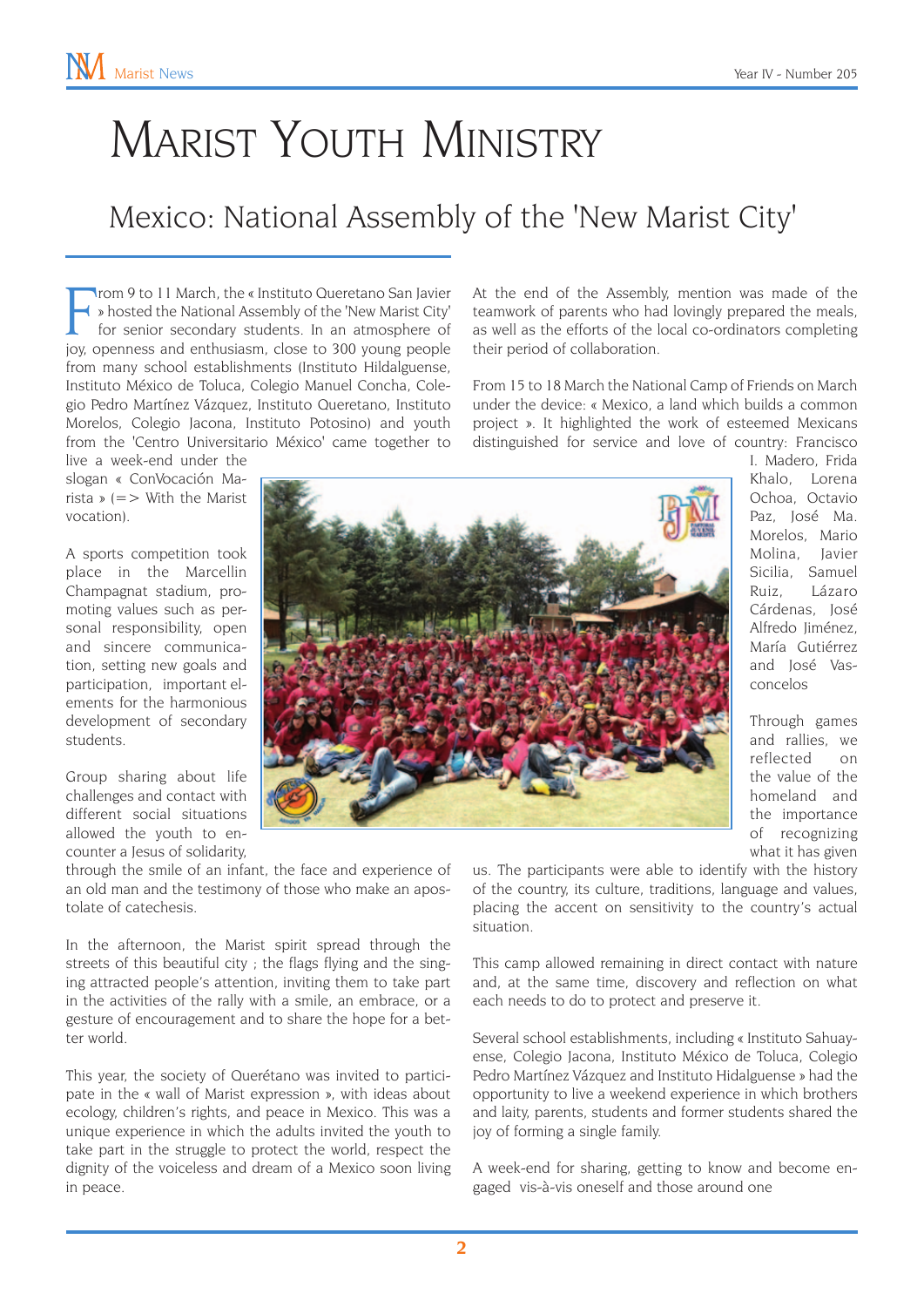# Marist presence in India

### Catechism Exhibition at Marist School, Tamilnadu



atechism exhibition was held from 17th<br>to 19th March at Marist Higher Secondary<br>School, in P. Udayapatti, Karur. The exhibition<br>was organized by the students in the school and was to 19th March at Marist Higher Secondary was organized by the students in the school and was coordinated by Brothers Jeyaraj and Johnson. It was really a wonderful experience and was fascinating to all the students, the staff as well as parents. Everyone appreciated the initiative and innovative work of the students.

Some special features of this exhibition were the portray and the life history of John Paul II, the life of Champagnat and his Brothers in the world, various things and symbols used in the Catholic church since beginning, etc,.

Altogether, it was a successful exhibition and was compelling experience to people of different groups.

# FMSI - Human Rights

### Announcing the second round of the UPR

There begins in May the second round of the Universal<br>Periodic Review of the United Nations Human Rights'<br>Council (Geneva, Switzerland). All the 193 Member<br>States participated in the first round, including South Suhere begins in May the second round of the Universal Periodic Review of the United Nations Human Rights' Council (Geneva, Switzerland). All the 193 Member dan, the most recent nation to join the UN. The Universal Periodic Review is a process that involves a review of the human rights records of all UN Member States every four and a half years, providing a comprehensive map of the human rights situation around the globe. During the second round, States will be reporting on progress in implementing the recommendations made after the first assessment. In other words – according to many – this will be the "moment of truth".

The second round of the UPR will open an important phase for FMSI's work. In fact, the UPR is the main tool used by FMSI in Geneva for advocating the Rights of the Child together with its partners. More specifically, FMSI can work with people in their own country in preparing submissions to the UPR, besides other UN Human Rights monitoring mechanisms such as the Committee on the Rights of the Child.

Several countries where there the Marist Brothers have a presence will be reviewed during 2012 or early 2013.

NGO submissions for the UPR must be sent to the UN Secretariat no later than 6 months before the review. Hence, any Marist Province wishing to work with FMSI to submit a report on their country will need to begin preparing for its submission nine months ahead of the UPR of that country.

Please note that for the 15th UPR Session the draft submission must be handed in to the staff of the FMSI Geneva Office by 1st May 2012.